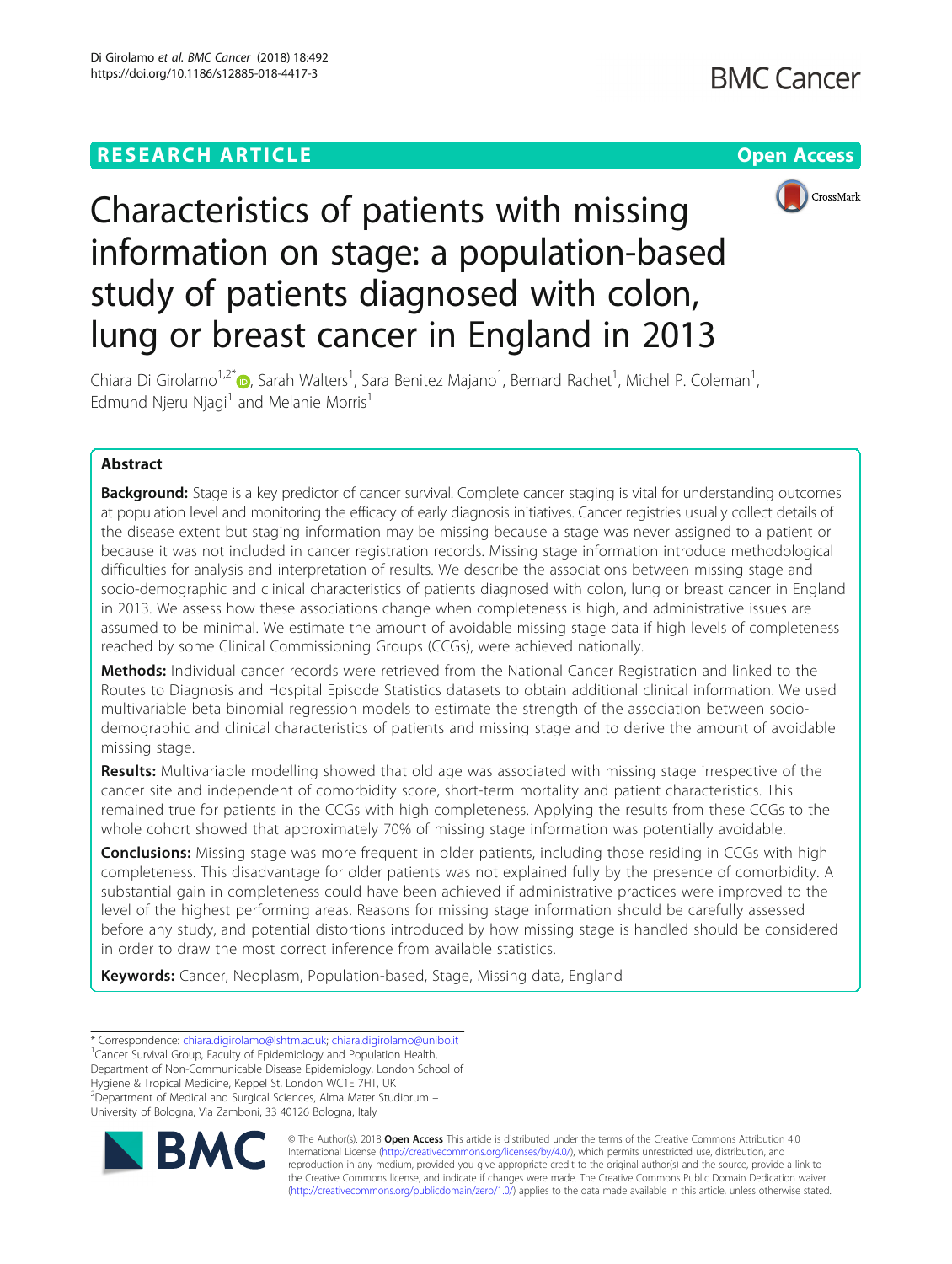## Background

Stage at diagnosis is a key predictor of cancer survival: a higher stage is associated with lower survival. Besides its relevance for the clinical management of individual patients, good quality and complete cancer staging is vital for understanding outcomes at population level and monitoring the efficacy of early diagnosis initiatives  $[1-3]$  $[1-3]$  $[1-3]$ .

Tumour staging is usually done through clinical investigations, such as imaging, and/or diagnostic or surgical procedures aimed at determining the pathological extension of the tumour.

The Tumour Node Metastasis (TNM) classification [[4\]](#page-9-0), maintained and periodically updated by the International Union for Cancer Control (UICC), is an international standard for determining disease extension and, ultimately, treatment options. It is based on the combination of three components: size and extent of the primary tumour (T), nodal involvement (N) and presence or absence of distant metastasis (M). Population-based cancer registries usually collect these details of the disease extent to derive a TNM stage grouping, however the completeness of this stage information may vary by cancer site and by registry.

Missing stage information introduces methodological difficulties for analysis, and for interpretation of results. Understanding the characteristics of patients with missing stage and the mechanisms behind missing data is crucial to evaluating the potential extent of bias and to reaching sensible conclusions.

Stage information may be missing either because it was never assigned or because it was not documented in cancer registration records. In the first case, the lack of stage may result from an incomplete staging assessment that in turn may be associated with socio-demographic and clinical characteristics of the patient. Previous research carried out in England, Europe, and the United States has reported that the proportion of unstaged cancers is higher in certain subgroups of the population such as the elderly [\[5](#page-9-0)–[8](#page-9-0)], those with high levels of comorbidity or complex care needs, and those in institutionalised settings [[9](#page-9-0)–[12](#page-9-0)]. Race, gender, marital status, place of residence, and receipt of surgical treatment have also been associated with missing stage [[5,](#page-9-0) [13,](#page-9-0) [14](#page-9-0)]. Patients' refusals to undergo staging investigation procedures may also contribute to missing information. In certain settings such as England, patients diagnosed and/ or treated exclusively in private hospitals are also less likely to have their data captured by the national registry system. Under all of these scenarios, stage information is plausibly missing at random (MAR): that is, the probability for the stage to be missing is not related to the stage itself (e.g. advanced stage), but conditional on other characteristics of the patients (e.g. age, comorbidity, deprivation) [[15](#page-9-0)]. Instead, if the only cause for missing stage were the

presence of obvious metastatic disease or direct referral to palliative care, it would be more likely that stage data are missing not at random (MNAR). This means that, even after accounting for observed patients' characteristics, there will still be systematic differences in the stage distribution between those with complete and missing stage information.

In some instances, although stage may have been known to the clinician or recorded in the clinical notes, it was not reported to the cancer registry. Errors in coding of the data or failures in the recording system can contribute to lack of stage reporting. When administrative or communication issues are the cause of missing data, the stage information is likely to be missing completely at random (MCAR) at regional and national level, meaning that the missing data can be considered to be a random subset of the data. In these cases, the exclusion of the records with missing values from the analysis (complete case analysis) would still produce unbiased estimates, but it would lead to a loss of statistical power and to a corresponding increase in variance.

Improving stage completeness has been a priority in recent years in England, with financial and human resources being invested to increase stage reporting to the cancer registry. Actions have included the improvement of the IT systems at hospitals and registries, the assignment of data liaison teams to go into hospitals to investigate and improve data collection practices, and the introduction of standardised collection and recording procedures. As an illustration, completeness of stage was about 70% for patients diagnosed with non-small cell lung cancer between 2004 and 2007 [[16\]](#page-9-0). In 2012, stage completeness reached 80–90% for patients diagnosed with one of the four major cancers (colorectal, lung, breast, and prostate) [[17\]](#page-9-0). Since 2014, the percentage of newly diagnosed cancers recorded with a valid stage has been a quality indicator for Clinical Commissioning Groups (CCGs), the National Health Service (NHS) units in which cancer services are budgeted and planned in England [[18\]](#page-9-0). Although CCGs are not directly responsible for collecting cancer data, they can be considered as proxies for the registration practices of the hospital trusts in the areas for which they commission services.

Despite recent improvements, there remains a proportion of patients for whom there is no valid stage information in the cancer registration data. In this study, we aim to describe the socio-demographic and clinical characteristics of patients diagnosed with colon cancer, nonsmall cell lung cancer or breast cancer in England in 2013, for whom stage information was not available in the cancer registration data. We describe geographical patterns of completeness, and investigate whether the association between patients' characteristics and missing stage information differs when completeness is high. We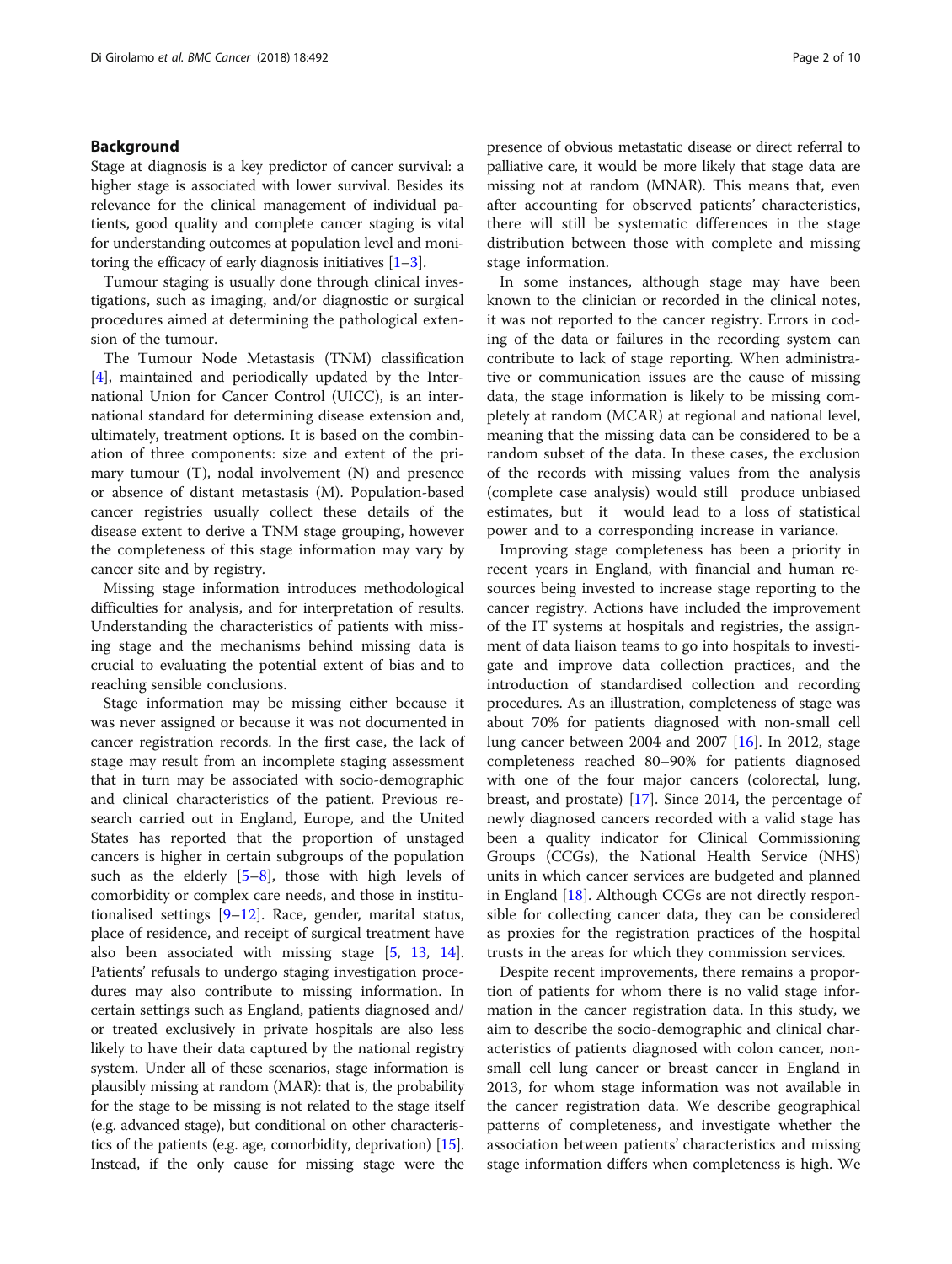also estimate the number of patients who might have been assigned a stage if the highest levels of completeness were achieved throughout the country. Finally, we use multiple imputation to estimate the likely stage distribution of patients with missing stage.

## Methods

All patients aged 15–99 years diagnosed with a primary, invasive, malignant colon cancer (International Classification of Diseases, ICD-10 C18), non-small cell lung cancer (ICD-10 C34, lung cancer hereafter), and all women diagnosed with breast cancer (ICD-10 C50) in England in 2013 were identified in the national cancer registration system [\[19](#page-9-0)]. These three cancer sites were chosen as they are among the most common malignancies, but have different prognosis, age and stage distributions at presentation.

### Data sources and specification

Individual cancer records were retrieved from the National Cancer Registration and Analysis Service (NCRAS) through the Cancer Analysis System (CAS). This database collates multiple cancer sources and contains various pieces of information about the tumour stage. In the present study, we used the 'registry-derived stage', a TNM stage grouping variable derived by NCRAS using internal procedures from available pathological and clinical information. This variable is generally used in institutional reporting in England. Whether or not a patient had a valid registry-derived stage in their record was the outcome of interest.

National cancer registration data in England include quality-checked information on each patient's date of birth, gender, vital status, follow-up dates, tumour morphology, the former regional registry under which the cancer case was registered (the eight former regional registries merged into a single national one in 2013), and the postcode of residence at the time of diagnosis. Postcode was used to map patients to a small geographical region, the Lower layer Super Output Area (LSOA), and to assign them to a CCG and to one of the five ecological deprivation quintiles, derived from the income domain of the Index of Multiple Deprivation for England [[20\]](#page-9-0). The least deprived quintile is coded to 1, and the most deprived to 5. As there were no clear or consistent gradients across these five categories and numbers in some categories were small in some CCGs, we further grouped patients into two categories: more affluent (quintiles 1 and 2), and more deprived (quintiles 3, 4 and 5). We derived a variable as an indicator of shortterm mortality based on the vital status of each patient at 30 days after diagnosis.

Individual tumour observations were linked to the Routes to Diagnosis (RtD) dataset [\[21\]](#page-9-0) in order to classify

patients into two groups according to whether they were diagnosed through an emergency admission or not, and to the Hospital Episode Statistics (HES) dataset in order to acquire additional clinical information. We applied an algorithm developed by Maringe et al. [\[22\]](#page-9-0) to the HES dataset to obtain information on prevalent comorbidities diagnosed up to six years before the cancer diagnosis (excluding the six months preceding the cancer diagnosis as they might have been a consequence of the tumour itself ) which were then summarised into the Charlson Comorbidity Index (CCI). This index assigns patients an overall score composed of a sum of severity-weighted values given to 17 specific chronic conditions [[23\]](#page-9-0). We defined three levels of comorbidity according to the overall score (low = 0; medium = 1–2; high  $\geq$ 3). Patients were classified as having received surgery if they were recorded in HES as having undergone a cancer-related procedure up to six months after the cancer diagnosis.

### Statistical analyses

In the descriptive analyses, a chi-squared test was used to test for significant differences between patients with and without stage information for each of the independent variables.

One-year stage-specific net survival was calculated using the Pohar-Perme estimator, which accounts for competing risks of death from other causes with increasing age via inverse probability weighting  $[24]$ , using the standard cohort approach and follow-up to 31/12/2014 [[25\]](#page-9-0). Mortality from other causes by age and sex was drawn from region- and deprivation-specific life tables for England for 2013 and 2014 [[26](#page-9-0)]. An additional missing stage category was included in the stratified analysis. In order to enable comparison between stages, estimates were age-standardised using the International Cancer Survival Standards (ICSS) weights, for which age at diagnosis was categorised into five groups (15–44, 45–54, 55–64, 65–74, and 75–99 years) [\[27](#page-9-0)].

In order to account for the potential variability in the outcome between the 209 CCGs, we used multivariable beta binomial regression models [\[28,](#page-9-0) [29](#page-9-0)] to estimate the odds ratios (OR) for the association between sociodemographic and clinical characteristics of patients and missing stage. Two sets of models, each containing all the socio-demographic and clinical variables available, were built. Firstly, models included all patients diagnosed in 2013 in order to understand what factors were associated with missing stage (Model 1). Secondly, analyses were restricted to CCGs with a low proportion of missing stage data amongst their patients, to allow further investigation of which patient factors remained associated with missing stage in areas with high completeness (Model 2). In these areas we assumed that patient characteristics were the main determinants of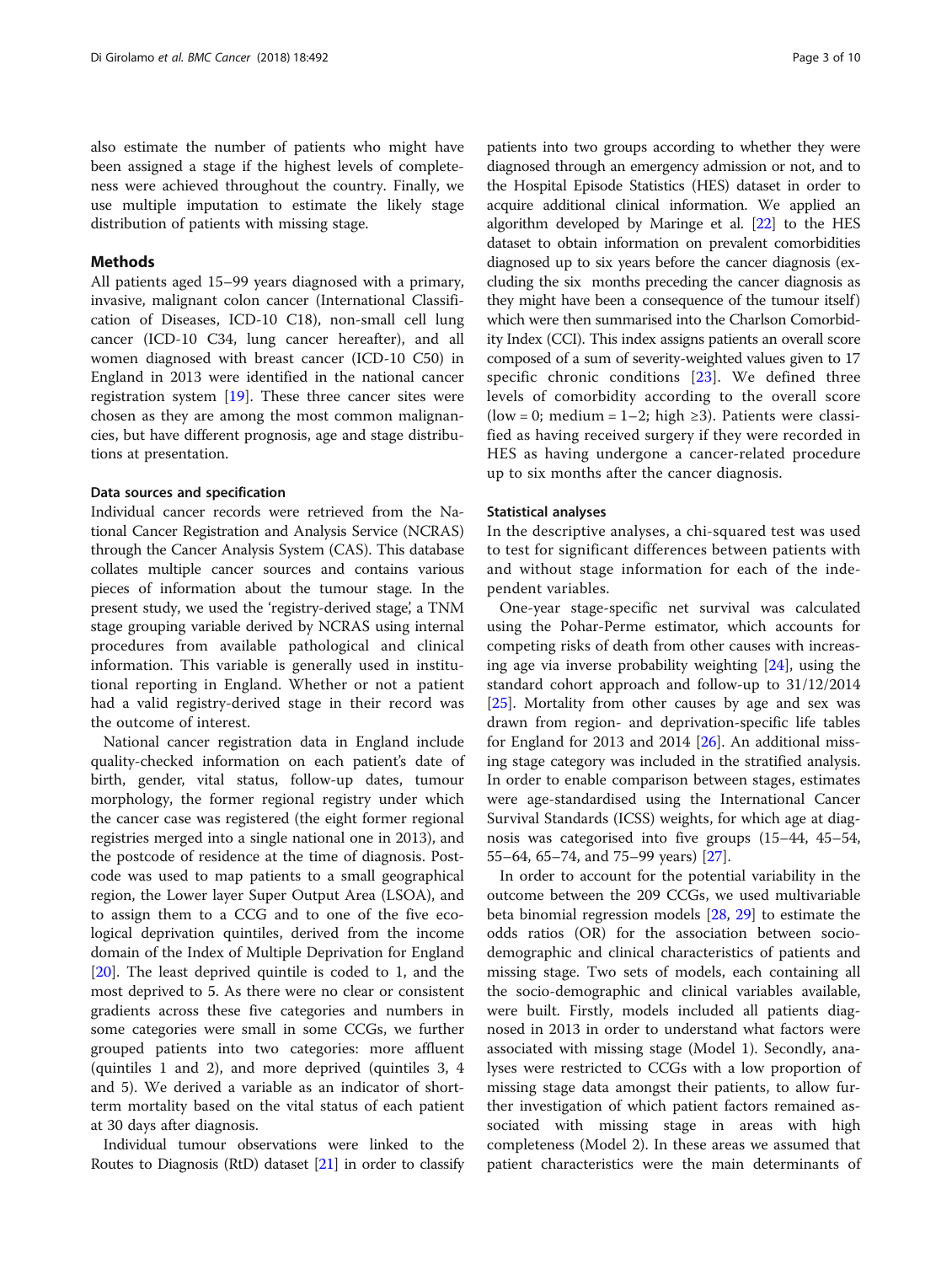missing data, while administrative or communication issues played a marginal role. These were the CCGs for which the percentage of missing stage data was below the 10th percentile of the distribution across all CCGs (8.2% for colon, 5.2% for lung, and 4.7% for breast cancer). We tested for interactions between various patient characteristics and we did not find any statistically significant interaction apart from an effect modification between age and comorbidities among women diagnosed with breast cancer. Since this interaction only slightly changed the estimates and was non-significant in the model restricted to CCGs with high completeness (Model 2), we only reported the results from the main models (without interactions).

A question of interest was whether the proportion of missing stage would have changed if the missingness patterns of the areas with high completeness were applied. To achieve that, the parameter estimates from the Model 2 for the restricted sample of CCGs with high completeness of stage data were applied to the various covariate patterns on the full cohort in order to calculate the number of patients who might have been expected to have valid data on stage. The expected number of patients with missing stage data was then subtracted from the observed number to provide an estimate of the number and proportion of patients for whom missing data on stage was potentially avoidable, if they had had the same chance of being staged as the patients in CCGs with high completeness where administrative issues were assumed to be minimal.

Under the assumption that stage was missing at random, we estimated the likely stage distribution of patients with missing stage using multiple imputation. As the proportion of missing stage was never above 20%, 20 imputed datasets for each cancer site were produced using the mi impute Stata command and a multinomial logistic modelling approach that included all the variables used in the analysis as well as the morphological subtype (for breast cancer), the former regional cancer registry, the event indicator and the Nelson-Aalen estimator of the cumulative hazard of death [[15\]](#page-9-0). Analyses were conducted using Stata 14 [\[30](#page-9-0)].

#### Results

The study population consisted of 21,522 colon cancer patients, 31,188 lung cancer patients, and 41,657 women with breast cancer diagnosed in England in 2013. The proportion of patients with missing stage information was 18.5% for colon, 12.6% for lung and 15.6% for breast cancer.

For each cancer, data on stage were more often missing for older patients (youngest versus oldest age group: 15% vs 32% for colon, 10% vs 22% for lung, 13% vs 38% for breast cancer), for those who were diagnosed through an emergency route, who died within 30 days of diagnosis (patients who survived more than 30 days versus patients who died within 30 days: 17% vs 37% for colon, 10% vs 25% for lung, 15% vs 48% for breast cancer), those who did not have record of cancer-directed surgery, or who had concomitant chronic conditions (Table [1\)](#page-4-0). For patients with cancers of the lung or breast, the proportion with missing stage was significantly higher among more deprived patients. For colon cancer, the proportion was higher among women than men.

Age-standardised one-year net survival among patients without a valid stage was 72% for colon, 36% for lung and 92% for breast cancer (Table [1](#page-4-0)). For colon and lung cancer patients, survival estimates of these were between those of patients diagnosed with stage III and stage IV tumours. Survival of women diagnosed with breast cancer and with missing stage was closer to that seen in patients with stage III breast cancer.

There was substantial variation in the proportion of patients with missing stage between the 209 CCGs: the range was 0–63% for colon, 2–62% for lung, and 2–58% for breast cancer (Fig. [1](#page-5-0)).

For each cancer site, findings for the whole cohort (Model 1, point estimates mutually adjusted for all the other covariates) indicate that increasing age was associated with missing stage information: patients aged 85 or older had approximately twice the odds of missing stage compared with patients aged  $15-64$  (colon cancer: OR = 1.8, 95%CI 1.6–2.1; lung cancer: OR = 2.1, 95%CI 1.4–2. 4; breast cancer: OR = 2.2, 95%CI 1.8–2.6). Additionally, patients who died shortly after diagnosis and those who had a high Charlson comorbidity score were less likely to have stage information, while those who underwent a surgical procedure were more likely to have been staged. Among women with breast cancer, being diagnosed through an emergency admission was associated with a 24% increase in the odds of missing stage ( $OR = 1.24$ , 95%CI 1.1–1.5) compared with patients admitted by other routes. The odds of having missing stage information were 20% lower among more deprived women with breast cancer than among more affluent women (OR = 0.8, 95%CI 0.7–0.9) (Table [2](#page-5-0)).

In CCGs with high stage completeness (Model 2, point estimates mutually adjusted for all the other covariates), the association between missing stage information and older age of patients remained significant and increased in strength for all three cancers (colon: OR = 2.8, 95%CI 1.4–5.5; lung: OR = 2.8, 95%CI 1.5–5.2; breast: OR = 3.7, 95%CI 2.1–6.5). Undergoing a surgical procedure remained negatively associated with missing stage among colon and breast cancer patients. Conversely, short-term mortality almost doubled the odds of having missing stage for lung and breast cancer patients, but did not have a significant effect for colon cancer.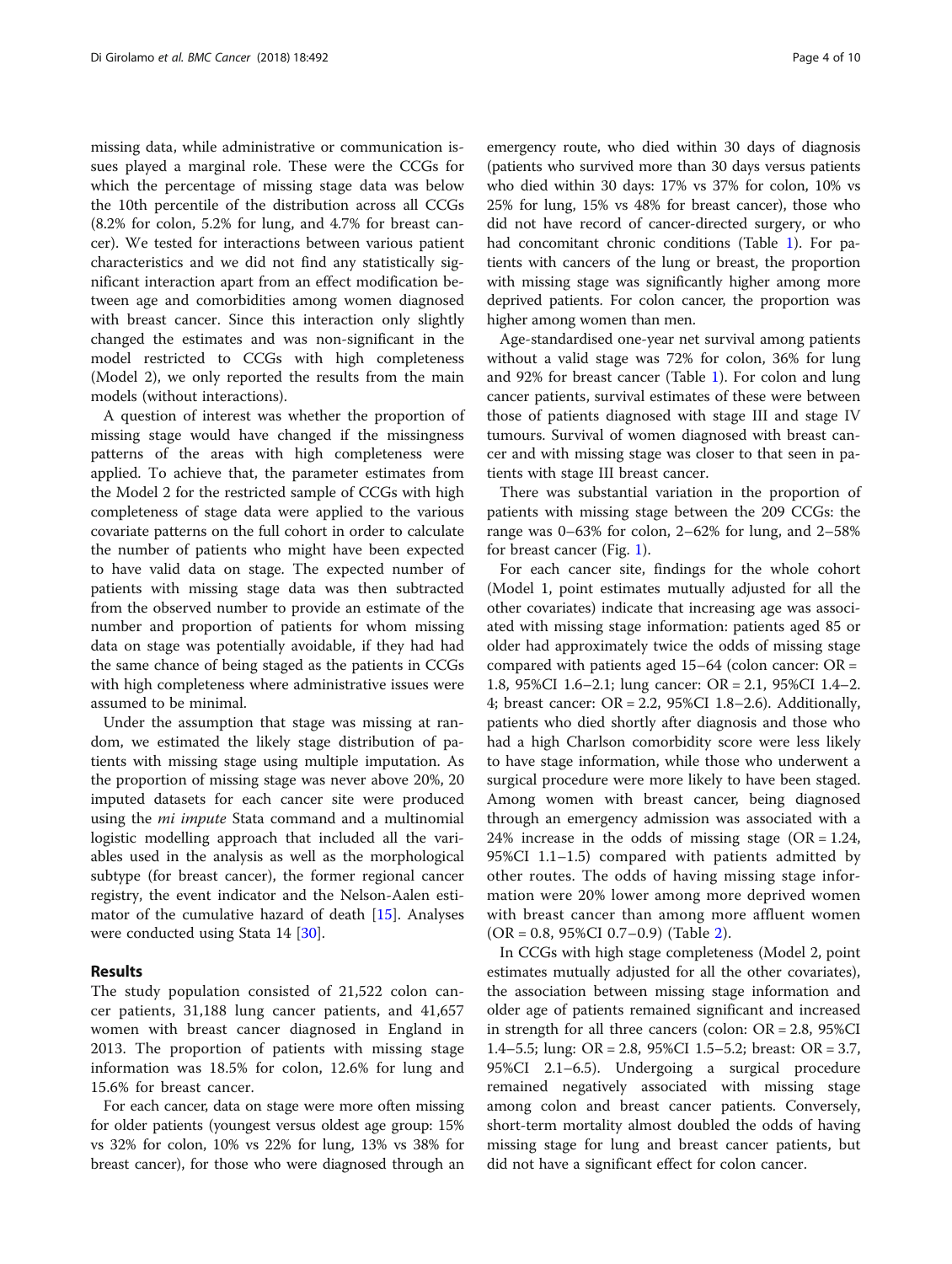| Colon cancer                         |                                            |                 |        | Non-small cell lung cancer |                   |        | Breast cancer |                   |        |  |
|--------------------------------------|--------------------------------------------|-----------------|--------|----------------------------|-------------------|--------|---------------|-------------------|--------|--|
|                                      | No.<br>Missing stage (%)<br>21,522<br>18.5 |                 |        | No.                        | Missing stage (%) |        | No.           | Missing stage (%) |        |  |
| All patients                         |                                            |                 |        | 31,188                     | 12.6              |        | 41,657        | 15.6              |        |  |
| Age at diagnosis                     |                                            |                 |        |                            |                   |        |               |                   |        |  |
| $15 - 64$                            | 5566                                       | 15.1            | $\ast$ | 6890                       | 9.7               | $\ast$ | 22,611        | 12.7              |        |  |
| $65 - 74$                            | 6024                                       | 14.5            |        | 10,161                     | 9.9               |        | 9376          | 11.5              |        |  |
| $75 - 84$                            | 6798                                       | 18.6            |        | 10,008                     | 13.4              |        | 6393          | 20.4              |        |  |
| $85+$                                | 3134                                       | 32.1            |        | 4129                       | 22.4              |        | 3277          | 38.3              |        |  |
| Sex                                  |                                            |                 |        |                            |                   |        |               |                   |        |  |
| Male                                 | 11,316                                     | 17.6            | $\ast$ | 17,004                     | 12.3              |        |               |                   |        |  |
| Female                               | 10,206                                     | 19.6            |        | 14,184                     | 13.0              |        |               |                   |        |  |
| Income deprivation group             |                                            |                 |        |                            |                   |        |               |                   |        |  |
| More affluent                        | 9489                                       | 18.7            |        | 9769                       | 13.5              | ⋇      | 18,771        | 16.9              |        |  |
| More deprived                        | 12,033                                     | 18.4            |        | 21,419                     | 12.2              |        | 22,886        | 14.6              |        |  |
| Emergency presentation               |                                            |                 |        |                            |                   |        |               |                   |        |  |
| No                                   | 15,248                                     | 17.3            | $\ast$ | 20,549                     | 10.8              | $\ast$ | 40,137        | 15.1              |        |  |
| Yes                                  | 6274                                       | 21.5            |        | 10,639                     | 16.0              |        | 1520          | 31.1              |        |  |
| Death within 30 days of diagnosis    |                                            |                 |        |                            |                   |        |               |                   |        |  |
| No                                   | 19,973                                     | 17.1            | $\ast$ | 25,919                     | 10.1              | $\ast$ | 41,273        | 15.3              | $\ast$ |  |
| Yes                                  | 1549                                       | 36.5            |        | 5269                       | 24.8              |        | 384           | 48.4              |        |  |
| Surgical procedure                   |                                            |                 |        |                            |                   |        |               |                   |        |  |
| No                                   | 3403                                       | 35.7            | $\ast$ | 26,410                     | 13.7              | ⋇      | 9450          | 37.4              |        |  |
| Yes                                  | 18,119                                     | 15.3            |        | 4778                       | 6.8               |        | 32,207        | 9.3               |        |  |
| Charlson comorbidity index           |                                            |                 |        |                            |                   |        |               |                   |        |  |
| $\mathbf 0$                          | 15,913                                     | 17.1            | $\ast$ | 19,398                     | 12.1              | ⋇      | 34,782        | 14.6              |        |  |
| $1 - 2$                              | 4009                                       | 21.3            |        | 8478                       | 12.7              |        | 5376          | 18.9              |        |  |
| $> = 3$                              | 1600                                       | 25.6            |        | 3312                       | 15.7              |        | 1499          | 28.2              |        |  |
| One-year net survival (NS %, 95% CI) |                                            |                 |        |                            |                   |        |               |                   |        |  |
| Stage I                              | 0.98                                       | $(0.98 - 0.99)$ |        | 0.88                       | $(0.87 - 0.89)$   |        | 1.00          | $(1.00 - 1.01)$   |        |  |
| Stage II                             | 0.95                                       | $(0.94 - 0.96)$ |        | 0.73                       | $(0.71 - 0.75)$   |        | 1.00          | $(0.99 - 1.00)$   |        |  |
| Stage III                            | 0.89                                       | $(0.89 - 0.90)$ |        | 0.48                       | $(0.47 - 0.50)$   |        | 0.96          | $(0.95 - 0.97)$   |        |  |
| Stage IV                             | 0.44                                       | $(0.42 - 0.45)$ |        | 0.20                       | $(0.19 - 0.20)$   |        | 0.67          | $(0.65 - 0.67)$   |        |  |
| Missing stage                        | 0.72                                       | $(0.70 - 0.74)$ |        | 0.36                       | $(0.34 - 0.37)$   |        | 0.92          | $(0.92 - 0.93)$   |        |  |

<span id="page-4-0"></span>Table 1 Distribution of patients with missing stage information, and net survival by stage, England, 2013

 $\check{}p$ -value from chi-squared test  $\leq$ 0.05

If the whole cohort had had the probability of missing stage seen in CCGs with high completeness (low administrative issues), an additional 64, 71 and 74% of patients with missing stage for colon, lung and breast cancer, respectively, could potentially have been staged in 2013 in England (Table [3](#page-6-0)). That equates to over 10,000 out of 95,000 patients diagnosed with one of these cancers.

Figure [2](#page-7-0) shows the stage distribution under different scenarios, before and after multiple imputation. For each cancer, the stage distribution after imputation among patients with missing stage (third bar) was slightly more advanced (lower average proportion of cases in stage I and higher proportion of cases in stage IV) in comparison to

the stage distribution for patients with known stage (first bar), and to the stage distribution after imputation of all patients in the cohort (second bar). The imputed stage distribution for patients with missing stage tended towards even later stages among the patients in the CCGs with high completeness (fourth bar), especially for colon and to a lesser extent for lung and breast cancer.

## **Discussion**

The proportion of missing stage information for colon, lung and breast cancer patients diagnosed in England in 2013 varied by socio-demographic and clinical characteristics and by geography. Multivariable modelling showed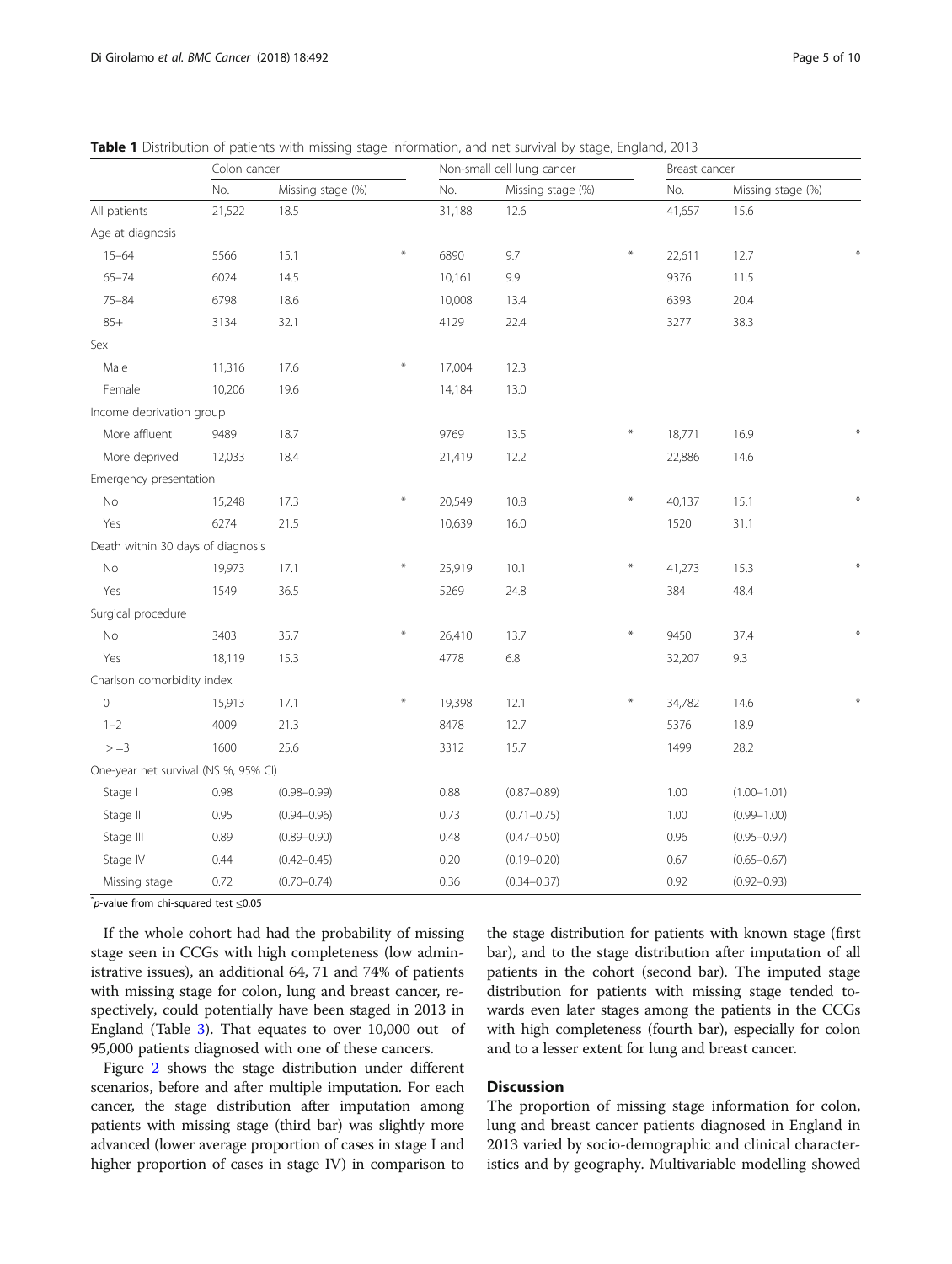<span id="page-5-0"></span>

that old age was associated with missing stage irrespective of the cancer site and independent of comorbidity score, short-term mortality and patient characteristics. This remained true for patients in the CCGs with high completeness, where administrative issues were likely to be minimal. Approximately 70% of the missing data was potentially avoidable if all patients had had the same chance of being staged as the patients in those CCGs.

A strength of this study is that it draws upon a population-based, high-quality cancer registration system that covers the entire English population, minimising the risk of selection bias. Furthermore, we were able to control for receipt of surgery and for comorbidity through linkage with secondary care data (HES) data. The latter is particularly relevant for elderly patients as it allows to distinguish between clinical decisions based on the presence of concurrent chronic conditions (that may contraindicate staging investigations), and decisions

Table 2 Adjusted Odds Ratios with 95% Confidence Intervals for missing stage by patient characteristics, England, 2013

|                                   | Cancer patients      |                 |                          |                 |                            |                 |            |                 |                      |                 |              |                 |
|-----------------------------------|----------------------|-----------------|--------------------------|-----------------|----------------------------|-----------------|------------|-----------------|----------------------|-----------------|--------------|-----------------|
|                                   | Colon cancer         |                 |                          |                 | Non-small cell lung cancer |                 |            |                 | Breast cancer        |                 |              |                 |
|                                   | Model 1 <sup>a</sup> |                 | Model $2^{\overline{b}}$ |                 | Model 1 <sup>a</sup>       |                 | Model $2b$ |                 | Model 1 <sup>a</sup> |                 | Model $2b$   |                 |
|                                   | <b>OR</b>            | 95% CI          | <b>OR</b>                | 95% CI          | <b>OR</b>                  | 95% CI          | OR         | 95% CI          | OR                   | 95% CI          | <b>OR</b>    | 95% CI          |
| Age at diagnosis                  |                      |                 |                          |                 |                            |                 |            |                 |                      |                 |              |                 |
| $15 - 64$                         |                      |                 | 1                        |                 |                            |                 |            |                 |                      |                 | 1            |                 |
| $65 - 74$                         | 0.91                 | $(0.80 - 1.03)$ | 0.78                     | $(0.36 - 1.71)$ | 0.98                       | $(0.85 - 1.12)$ | 0.88       | $(0.48 - 1.62)$ | 1.13                 | $(0.93 - 1.36)$ | 1.05         | $(0.55 - 2.03)$ |
| $75 - 84$                         | 1.13                 | $(1.01 - 1.28)$ | 1.61                     | $(0.84 - 3.11)$ | 1.21                       | $(1.05 - 1.38)$ | 1.10       | $(0.60 - 2.01)$ | 1.46                 | $(1.23 - 1.74)$ | 1.85         | $(1.06 - 3.24)$ |
| $85+$                             | 1.84                 | $(1.63 - 2.09)$ | 2.80                     | $(1.43 - 5.49)$ | 2.08                       | $(1.80 - 2.39)$ | 2.77       | $(1.48 - 5.19)$ | 2.15                 | $(1.80 - 2.56)$ | 3.71         | $(2.11 - 6.49)$ |
| Sex                               |                      |                 |                          |                 |                            |                 |            |                 |                      |                 |              |                 |
| Male                              |                      |                 |                          |                 |                            |                 |            |                 |                      |                 |              |                 |
| Female                            | 1.09                 | $(1.00 - 1.18)$ | 1.49                     | $(0.97 - 2.29)$ | 1.05                       | $(0.96 - 1.15)$ | 1.11       | $(0.75 - 1.63)$ |                      |                 |              |                 |
| Income deprivation group          |                      |                 |                          |                 |                            |                 |            |                 |                      |                 |              |                 |
| More affluent                     |                      |                 |                          |                 |                            |                 |            |                 |                      |                 | 1            |                 |
| More deprived                     | 0.98                 | $(0.90 - 1.06)$ | 1.07                     | $(0.70 - 1.66)$ | 0.91                       | $(0.83 - 1.00)$ | 1.06       | $(0.68 - 1.65)$ | 0.81                 | $(0.72 - 0.91)$ | 0.92         | $(0.63 - 1.35)$ |
| Emergency presentation            |                      |                 |                          |                 |                            |                 |            |                 |                      |                 |              |                 |
| No                                |                      |                 | 1                        |                 |                            |                 |            |                 |                      |                 | $\mathbf{1}$ |                 |
| Yes                               | 0.93                 | $(0.84 - 1.02)$ | 1.01                     | $(0.65 - 1.57)$ | 0.97                       | $(0.89 - 1.07)$ | 0.50       | $(0.31 - 0.78)$ | 1.24                 | $(1.07 - 1.45)$ | 1.23         | $(0.71 - 2.14)$ |
| Death within 30 days of diagnosis |                      |                 |                          |                 |                            |                 |            |                 |                      |                 |              |                 |
| No                                |                      |                 | 1                        |                 |                            |                 | 1          |                 |                      |                 | $\mathbf{1}$ |                 |
| Yes                               | 1.63                 | $(1.44 - 1.85)$ | 1.26                     | $(0.70 - 2.27)$ | 2.62                       | $(2.37 - 2.89)$ | 4.91       | $(3.14 - 7.69)$ | 1.87                 | $(1.47 - 2.38)$ | 2.55         | $(1.14 - 5.68)$ |
| Surgical procedure                |                      |                 |                          |                 |                            |                 |            |                 |                      |                 |              |                 |
| No                                |                      |                 | $\mathbf{1}$             |                 |                            |                 | 1          |                 |                      |                 | $\mathbf{1}$ |                 |
| Yes                               | 0.44                 | $(0.40 - 0.48)$ | 0.30                     | $(0.19 - 0.48)$ | 0.68                       | $(0.58 - 0.79)$ | 0.95       | $(0.47 - 1.90)$ | 0.23                 | $(0.20 - 0.28)$ | 0.31         | $(0.20 - 0.49)$ |
| Charlson comorbidity index        |                      |                 |                          |                 |                            |                 |            |                 |                      |                 |              |                 |
| $\circ$                           |                      |                 | 1                        |                 |                            |                 | 1          |                 |                      |                 | $\mathbf{1}$ |                 |
| $1 - 2$                           | 1.16                 | $(1.05 - 1.28)$ | 1.40                     | $(0.86 - 2.29)$ | 1.00                       | $(0.91 - 1.11)$ | 1.07       | $(0.69 - 1.67)$ | 1.08                 | $(0.95 - 1.24)$ | 0.95         | $(0.61 - 1.46)$ |
| $> = 3$                           | 1.34                 | $(1.17 - 1.53)$ | 1.26                     | $(0.65 - 2.42)$ | 1.17                       | $(1.03 - 1.32)$ | 1.01       | $(0.55 - 1.84)$ | 1.24                 | $(1.05 - 1.46)$ | 1.72         | $(0.98 - 3.03)$ |

OR odds ratio, 95% CI 95% confidence interval<br><sup>a</sup> Model including the whole sample of patients <sup>b</sup> Model including only patients in the Clinical Commissioning Groups with high stage completeness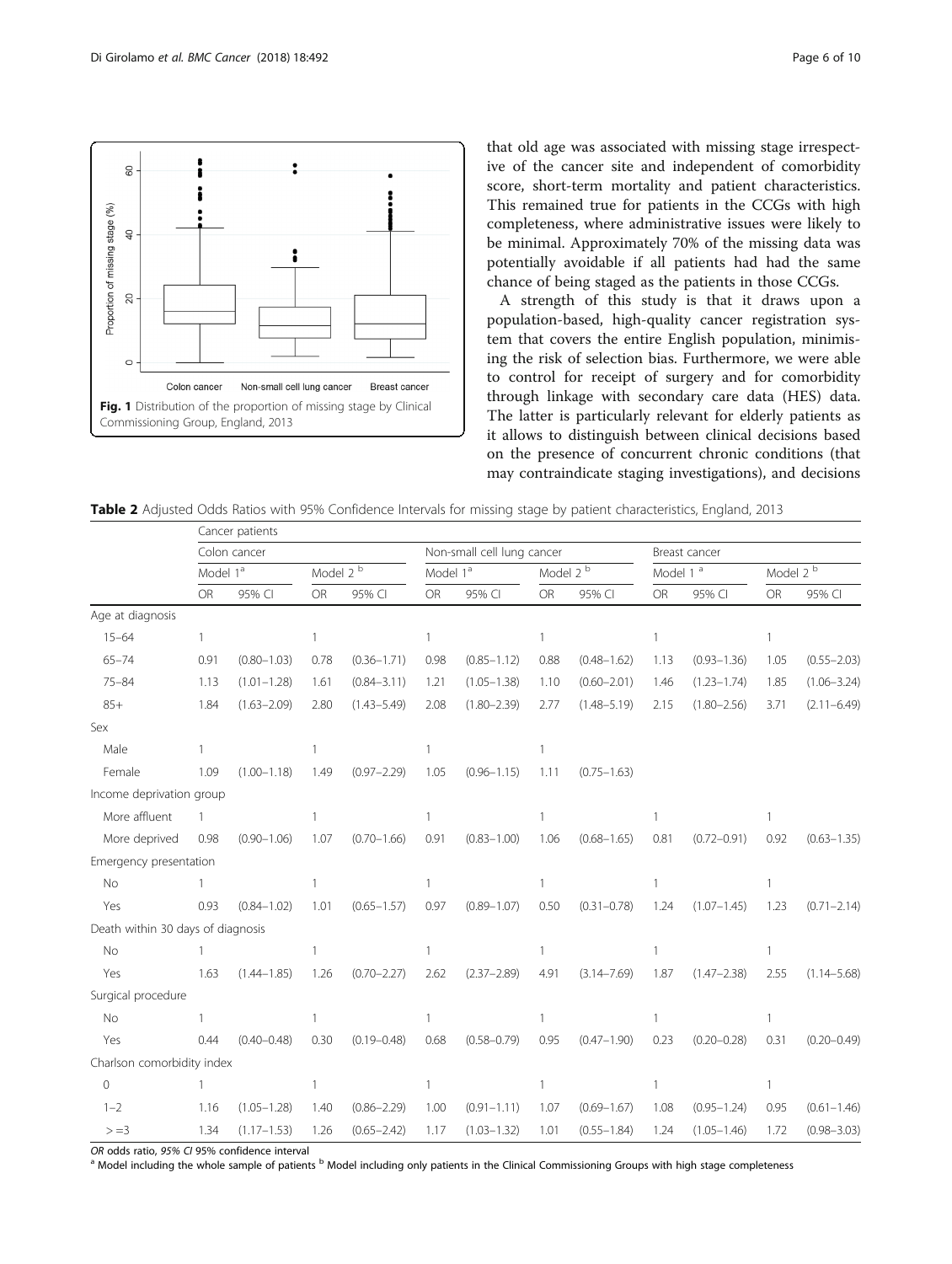|                            |          | Patients with missing information on stage at diagnosis |      |                       |              |     |                                    |               |      |  |  |
|----------------------------|----------|---------------------------------------------------------|------|-----------------------|--------------|-----|------------------------------------|---------------|------|--|--|
|                            | Patients | Observed                                                |      | Expected <sup>a</sup> |              |     | Potentially avoidable <sup>a</sup> |               |      |  |  |
|                            |          | No.                                                     | %    | No.                   | 95% CL       | %   | No.                                | 95% CI        | $\%$ |  |  |
| Colon cancer               | 21,522   | 3990                                                    | 18.5 | 1433                  | 578.7-2287.6 | 6.7 | 2557                               | 470.2-1838.0  | 64.1 |  |  |
| Non-small cell lung cancer | 31.188   | 3935                                                    | 12.6 | 154                   | 470.2-1838.0 | 3.7 | 2781                               | 2096.9-3464.8 | 70.7 |  |  |
| Breast cancer              | 41.657   | 6515                                                    | 15.6 | 1689                  | 838.2-2539.7 | 4.1 | 4826                               | 3975.3-5676.8 | 74.1 |  |  |

<span id="page-6-0"></span>Table 3 Number (%) of observed, expected and potentially avoidable patients with missing stage information, England, 2013

95% CI 95% confidence interval<br><sup>a</sup> The expected number are those patients for whom stage would still be missing if all patients had had the same probability of being staged as the patients in the CCGs with the highest stage completeness. The difference between the observed and expected numbers is then the number of patients for whom missing data on stage was potentially avoidable. Numbers are rounded up to the integer

based solely on chronological age. Nonetheless, we acknowledge that the Charlson Comorbidity Index only captures the clinical dimension of the frailty in the elderly [\[31\]](#page-9-0) and does not encompass other factors (e.g. level of disability or of health care needs) which may also contribute to the absence of tumour stage.

The lack of publicly-available information on how NCRAS handled missing individual T, N, and M components in deriving the grouped stage variable used in the analysis limited some of our interpretation. The process of defining the grouped stage variable has a crucial impact on the definition of stage categories and on stage-specific survival [[32\]](#page-9-0). We assumed that the derived stage reflected the true extent of the disease, that a systematic and consistent approach was used to summarise individual information on the extent of the tumour into a single variable, and that the staging classification for specific cancer sites was consistent between hospitals. However, we could not appraise directly the possibility of misclassification or inconsistencies.

The independent association between old age and missing stage that was evident in our study, has also been extensively documented by US studies using the Surveillance, Epidemiology, and End Results database, where completeness has been reported to be generally high [[5](#page-9-0), [13](#page-9-0)], and in European studies based on national or regional cancer registries with lower levels of completeness (for example, around 70% among colon cancer patients in Denmark [\[9](#page-9-0)] and around 50% among lung and colon patients in Mallorca [[8\]](#page-9-0)). Having accounted for comorbidity in our study, this result may be partially explained by the fact that elderly patients are more likely to be cared for in institutions and, in such settings, there may be sub-optimal provision of and access to cancer care which could interfere with the comprehensiveness of diagnostic and staging investigations [[11\]](#page-9-0). However, a study carried out in the United States [[10\]](#page-9-0) reported that older patients were less likely to have missing stage regardless of the level of care needs, measured by use of home health care and nursing home care. Our finding implies inequalities in comprehensive cancer care for the elderly, which is a growing concern in the England [[33\]](#page-9-0).

We noted a consistent association between short-term mortality and missing stage for lung and breast cancer patients. Patients with poor prognosis may die before any diagnostic investigation can be planned and/or conducted or they may be considered to be too frail to undergo staging investigations which require a surgical procedure in many cases. In disentangling the relationship between receipt of surgical procedures and a reduced likelihood of missing stage for colon and breast cancer patients, an issue of reverse causality arises because some of these procedures had a diagnostic purpose and those with a therapeutic purpose would have been guided by stage at diagnosis.

After examining different cut-offs, we defined the threshold of high completeness at the 10th percentile of the distribution of missing stage across all CCGs because it assured both a reasonable sample size and a better than average level of completeness. This cut-off is similar to the level of completeness reached at national level in the most recent years so the results we obtained from our restricted analyses remain valid for the whole country [\[34](#page-9-0)]. The substantial gain in stage completeness we estimated at national level (nearly 10% for the studied cancers) represented the avoidable share of missing stage data had all CCGs performed as well as those with the most efficient registration practices in their corresponding hospital trusts in 2013. This also suggests that the administrative issues can be feasibly overcome and that strengthening registration practices (e.g. improvement of the IT systems at hospitals and registries, assignment of data liaison teams and standardisation of procedures) has been effective in enhancing the stage data completeness.

In our cohort of cancer patients, missing information followed a pattern, whereby the probability of missing stage was associated with certain socio-demographic and clinical characteristics of the patients. In addition, we observed that survival of patients with missing stage was between the survival of patients with stage III and IV tumours, and nearer to those diagnosed at stage III for breast cancer, implying a mixture of stages and not only late stage. In other words, at national level, missing stage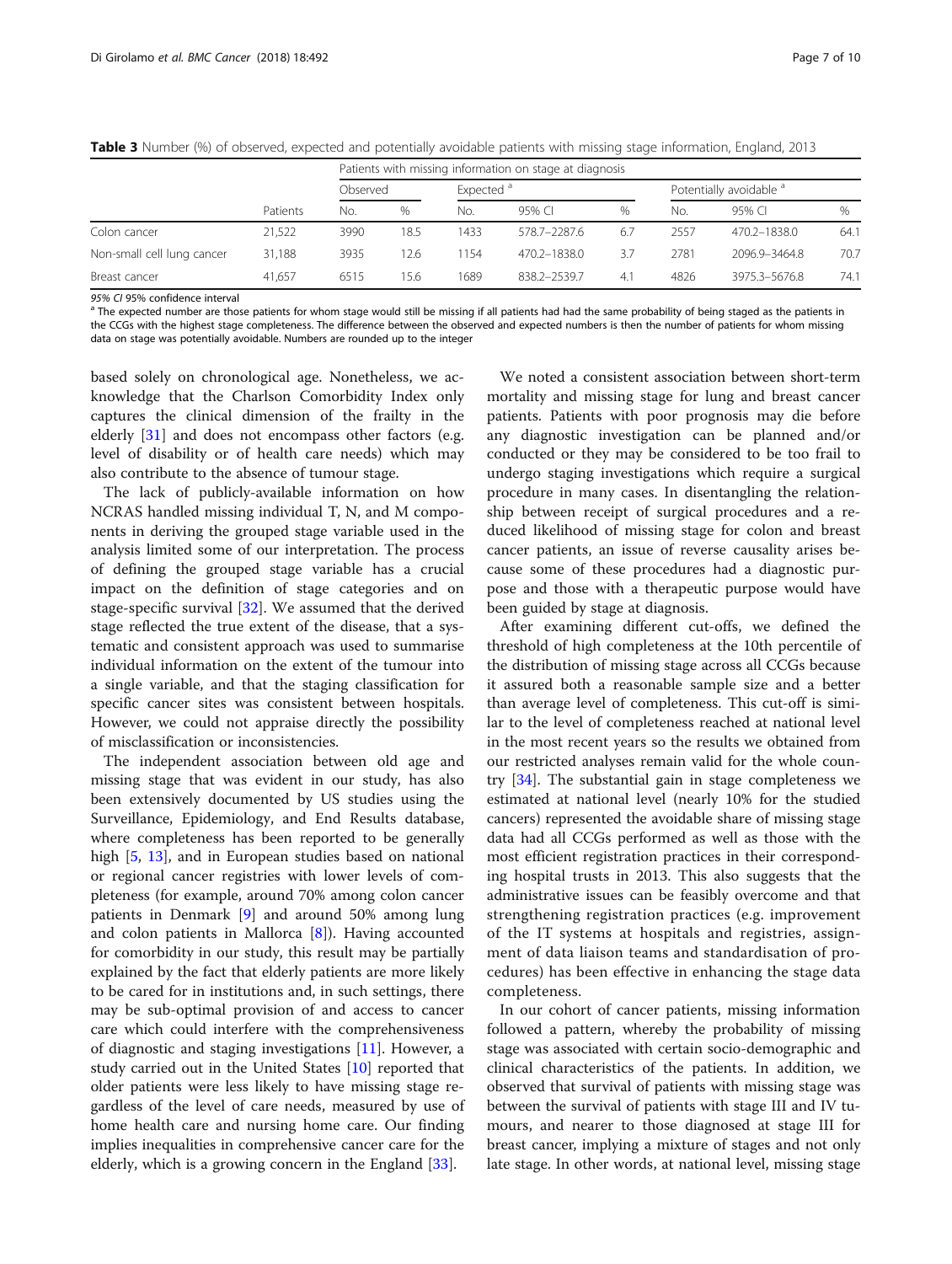<span id="page-7-0"></span>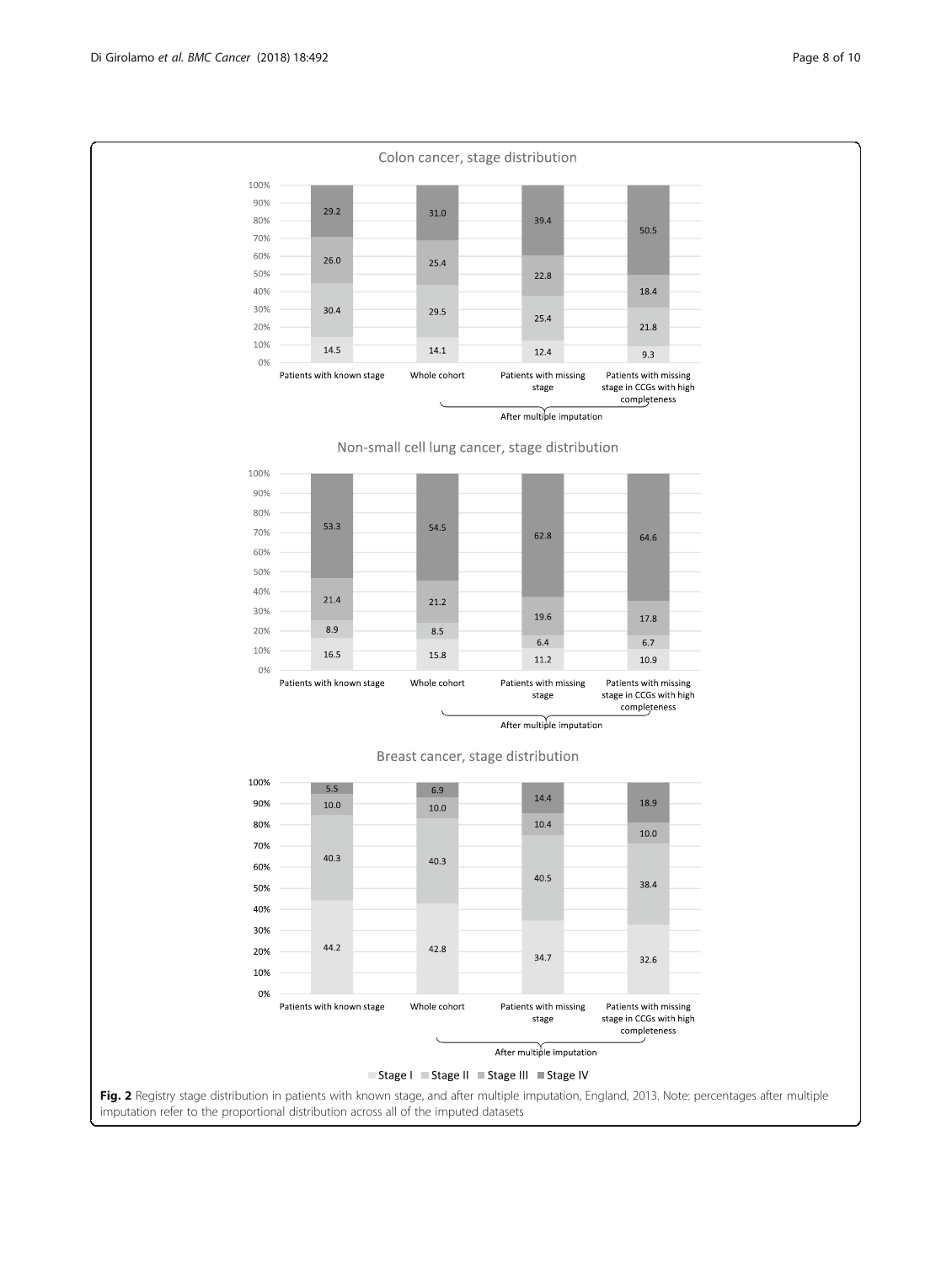was plausibly missing at random. In such a situation, multiple imputation represents a valid approach to handle missing data in the analytical phase [\[35\]](#page-9-0).

However, multiple imputation is computationally intense and theoretically challenging therefore it may not be extensively applied by data analysts. Alternative techniques, such as single imputation or complete case analysis are often used, especially when easy-to-interpret routine statistics are needed in a timely and recurring fashion. Yet, depending on the reasons for the missing data, such or similar approaches may introduce bias or lead to inefficient analyses [\[36](#page-9-0)]. For example in England, the "missing-is-late" assumption underpins the computation of the 'cancer diagnosed at early stage' indicator by CCG [\[37](#page-9-0)] which is reported quarterly in the cancer dashboard, an online collection of cancer indicators designed to support performance monitoring and improvement [[38\]](#page-9-0). According to the likely distribution we observed in our data, this strategy, which corresponds to single imputation, may be a fairer approximation in those CCGs with high completeness, where the stage distribution was more skewed towards late stages, but it may distort the results in the CCGs with lower completeness (survival is likely to be inflated because those with missing information on stage who fall into the late stage category are less likely to have late stage, in fact, than those assigned to late stage in CCGs with high completeness). Therefore, evaluating the 'cancer diagnosed at early stage' indicator together with a second indicator reported on the dashboard, the 'record of cancer stage at diagnosis', is necessary to demonstrate the extent of the potential bias and enable correct interpretations.

## Conclusions

Analyses of English population-based cancer registry data from 2013 showed that the disadvantage in stage completeness for the oldest patients persists even when completeness is generally high. This does not appear to be well determined by the presence of comorbidity. It may be due to other issues of frailty that we were unable to measure, or due to clinical decisions about diagnostic procedures being based solely on the patient's chronological age. Given that survival of the oldest cancer patients tends to be worse in England than in other countries [\[1,](#page-9-0) [39](#page-9-0)], the lack of stage data should be examined in relation to poorer outcomes among the elderly.

In 2013 there remained a substantial proportion of 'avoidable' missing data: we estimated that 70% of patients with missing information on stage could have had complete data if administrative practices were improved to the level of the highest performing areas. These improvements have been borne out in recent years, but researchers are still using earlier data especially where they are looking at longer-term follow-up and therefore

they should be aware what the characteristics of patients with missing information on stage are.

The non-random distribution of missing stage across population strata and health geographies means that handling missing stage in the analysis of populationbased cancer registry data sets needs careful consideration to reduce the risk of bias. Possible reasons for missing data on stage should be carefully assessed before any study, and potential bias and distortions introduced by how missing stage is handled should be considered and acknowledged. In this way, the most appropriate analyses can be chosen and the best inferences drawn from available statistics.

#### Abbreviations

CAS: Cancer Analysis System; CCG: Clinical Commissioning Group; CCI: Charlson Comorbidity Index; HES: Hospital Episode Statistics; ICD: International Classification of Diseases; ICSS: International Cancer Survival Standards; LSOA: Lower layer Super Output Areas; MAR: Missing at random; MCAR: Missing completely at random; MNAR: Missing not at random; NCRAS: National Cancer Registration and Analysis Service; NHS: National Health Service; RtD: Routes to diagnosis; TNM: Tumour Node Metastasis; UICC: International Union for Cancer Control

#### Acknowledgements

We thank Camille Maringe, Helen Fowler, Patrick Muller and Adrian Turculet (Cancer Survival Group, London School of Hygiene and Tropical Medicine, UK) for their advice. We are grateful to Sally Vernon (National Cancer Registration and Analysis Service, Public Health England) for her insights on the data sets, as well as the other members of the CRUK Scientific Advisory Group for their insights in the project.

## Funding

CDG, SW, SBM and MM are funded by an Early Diagnosis Policy Research Grant from Cancer Research UK to the Cancer Policy Programme at the London School of Hygiene and Tropical Medicine (award number C7923/ A18348). The funding body collaborated in the design of the study but had no role in the collection and analysis of data, interpretation of results, or in writing the manuscript.

#### Availability of data and materials

The data were obtained from Public Health England. They were used under licence for this study, and are not publicly available nor available from the authors.

#### Authors' contributions

CDG, SW, SBM, MM and BR developed and planned the study. CDG analysed the data and drafted the first and successive versions of the manuscript. SBM analysed and interpreted the data. ENN contributed to the analyses and interpretation of the results. SW, MM, BR, MPC contributed to the interpretation of the results. All authors read and approved the final manuscript.

### Ethics approval and consent to participate

The Cancer Survival Group obtained ethical and statutory approvals from the National Research Ethics Service Committee London – Camden & Islington on 28 May 2013 (Research Ethics Committee reference 13/LO/0610, confirmed on 29 January 2015).

#### Competing interests

The authors declare that they have no competing interests.

#### Publisher's Note

Springer Nature remains neutral with regard to jurisdictional claims in published maps and institutional affiliations.